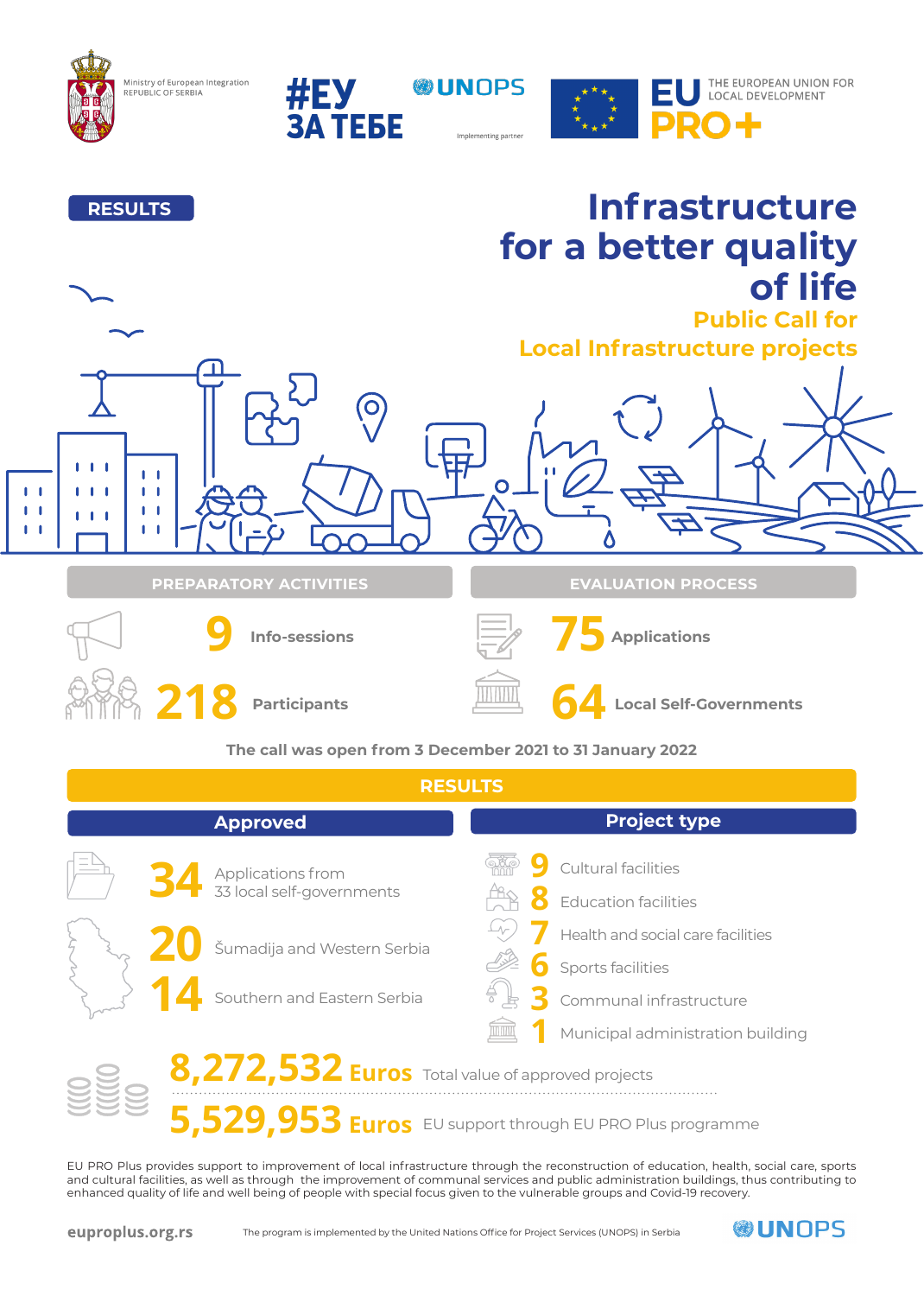## **APPROVED PROJECT PROPOSALS1**

|    | Local self-<br>government     | <b>Project title</b>                                                                                                  | <b>Contribution</b>                                                                                         | <b>Project description</b>                                                                                                                                                                                                                                                                                                                                        |
|----|-------------------------------|-----------------------------------------------------------------------------------------------------------------------|-------------------------------------------------------------------------------------------------------------|-------------------------------------------------------------------------------------------------------------------------------------------------------------------------------------------------------------------------------------------------------------------------------------------------------------------------------------------------------------------|
| 1. | <b>BABUŠNICA</b>              | <b>Reconstruction of</b><br>the kindergarten<br>"Dečja radost" in<br><b>Babušnica</b>                                 | Total value:<br><b>232,265 Euros</b><br>EU PRO Plus:<br>179,355 Euros<br>Co-funding:<br><b>52,910 Euros</b> | Reconstruction of the kindergarten "Dečja<br>radost" in Babušnica, built in 1977, to improve<br>the preschool's quality of service for more<br>than 130 children as well as the social inclu-<br>sion and cohesion of the vulnerable (Roma<br>and children with disabilities), while also con-<br>tributing to better working conditions for the<br>20 employees. |
| 2. |                               | <b>BAJINA BAŠTA Establishment of</b><br>the walking zone<br>in the main urban<br>centre of Bajina<br><b>Bašta</b>     | Total value:<br>309,822 Euros<br>FU PRO Plus:<br>179,372 Euros<br>Co-funding:<br><b>130,449 Euros</b>       | Establishment of the walking zone in the ur-<br>ban, historical centre of Bajina Bašta (Kneza<br>Milana Obrenovića Street) to improve the mo-<br>bility and safety of the local population while<br>improving the municipal communal service.                                                                                                                     |
| 3. | <b>BELA</b><br><b>PALANKA</b> | <b>Reconstruction</b><br>and extension<br>of the water<br>supply source and<br>reservoirs "Vrelo"<br>in Bela Palanka  | Total value:<br>259,690 Euros<br>EU PRO Plus:<br>179,372 Euros<br>Co-funding:<br><b>80,318 Euros</b>        | Reconstruction and extension of the water<br>supply facility "Vrelo" in Bela Palanka (120 m <sup>2</sup> )<br>to secure a stable water supply, hence ade-<br>quate sanitary and hygienic conditions for the<br>urban population in the municipality.                                                                                                              |
| 4. | <b>BOLJEVAC</b>               | <b>Completion of</b><br>the water supply<br>network in the<br><b>Podgorac village</b><br>in Boljevac                  | Total value:<br>265,536 Euros<br>EU PRO Plus:<br>179,372 Euros<br>Co-funding:<br><b>86,164 Euros</b>        | Completion of the water supply network in the<br>Podgorac village in Boljevac municipality to<br>ensure stable water supply for its 1,563 inhabit-<br>ants. There is currently no sewerage in the set-<br>tlement, while the water supply mainly relies<br>on individual wells and is influenced by weath-<br>er and seasons.                                     |
| 5. | <b>BOSILEGRAD</b>             | <b>Conversion of the</b><br>former building<br>of the Veterinary<br><b>Station into social</b><br>protection facility | Total value:<br>343,901 Euros<br>EU PRO Plus:<br>179,372 Euros<br>Co-funding:<br><b>164,529 Euros</b>       | Adaptation of the former Veterinary station fa-<br>cility (700 m <sup>2</sup> ) in Bosilegrad to establish a so-<br>cial protection facility as a temporary accom-<br>modation for socially vulnerable people facing<br>homelessness, lack of employment and proper<br>health care.                                                                               |

1 The order of the projects is given in alphabetical order of the names of local self-governments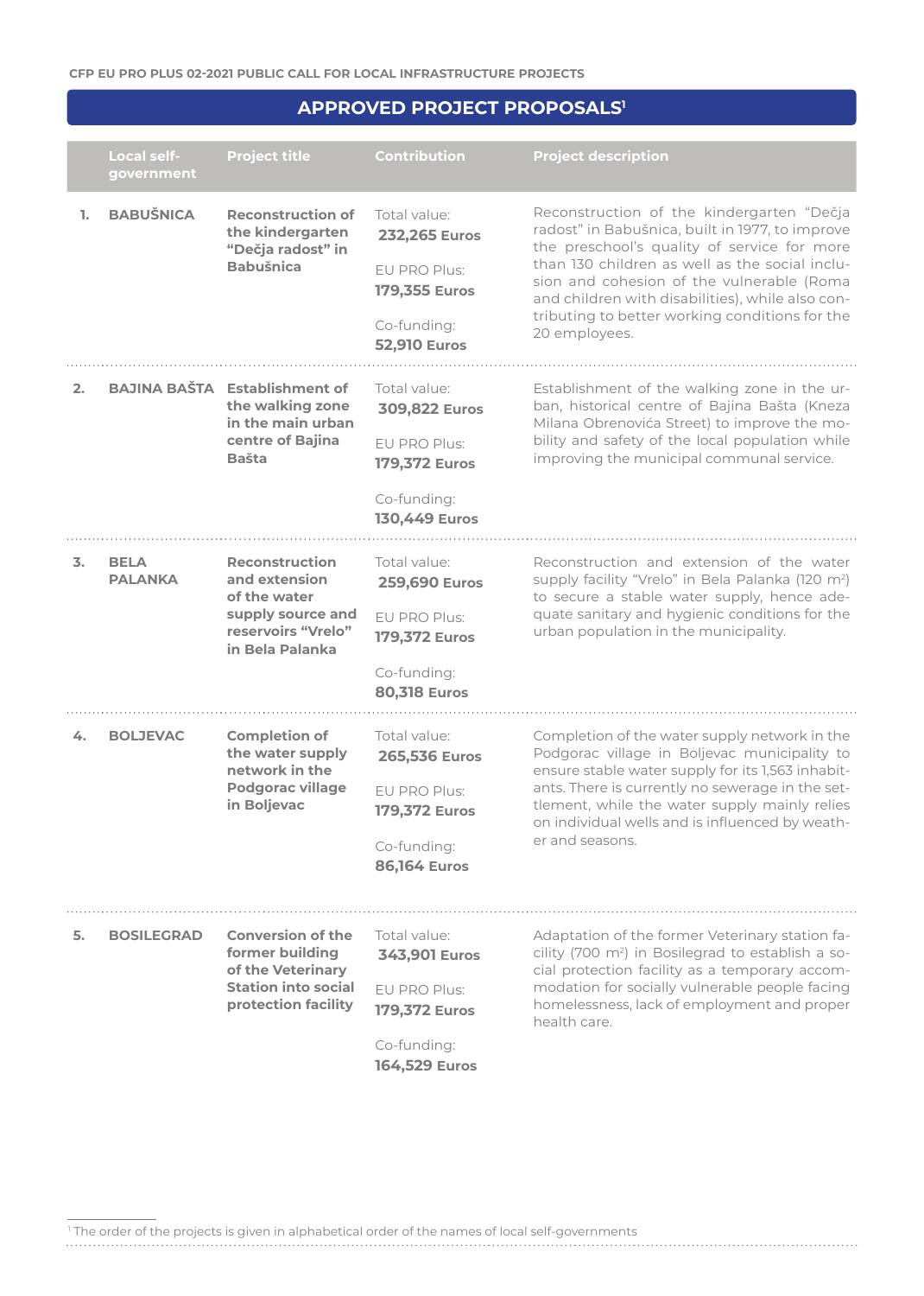|     | <b>Local self-</b><br>government | <b>Project title</b>                                                                                           | <b>Contribution</b>                                                                                                | <b>Project description</b>                                                                                                                                                                                                                                                                                                                                                                                            |
|-----|----------------------------------|----------------------------------------------------------------------------------------------------------------|--------------------------------------------------------------------------------------------------------------------|-----------------------------------------------------------------------------------------------------------------------------------------------------------------------------------------------------------------------------------------------------------------------------------------------------------------------------------------------------------------------------------------------------------------------|
| 6.  | <b>ĆIĆEVAC</b>                   | <b>Reconstruction of</b><br>the multifunction-<br>al playground in<br><b>Ćićevac</b>                           | Total value:<br><b>91,372 Euros</b><br>EU PRO Plus:<br><b>76,565 Euros</b><br>Co-funding:<br><b>14,807 Euros</b>   | Reconstruction of the centrally located mul-<br>tifunctional playground in Cicevac (1,380 m <sup>2</sup> )<br>in order to improve conditions for municipal<br>cultural and sporting events.                                                                                                                                                                                                                           |
| 7.  | <b>CUPRIJA</b>                   | <b>Reconstruction</b><br>and adaptation of<br><b>Public Community</b><br><b>Centre in Supska</b><br>settlement | Total value:<br>278,683 Euros<br>EU PRO Plus:<br><b>157,822 Euros</b><br>Co-funding:<br><b>120,861 Euros</b>       | Completion of the reconstruction of the Supska<br>village Community Centre, one of the biggest<br>settlements in Ćuprija municipality, to improve<br>conditions for provision of medical services,<br>and organisations of social and cultural activi-<br>ties of 1,662 inhabitants, including members of<br>local chess, cultural and art associations.                                                              |
| 8.  | <b>DOLJEVAC</b>                  | <b>Reconstruction of</b><br>the Primary School<br>"Vuk Karadžić"<br>in the village<br><b>Belotinac</b>         | Total value:<br><b>305,011 Euros</b><br>EU PRO Plus:<br>179,372 Euros<br>Co-funding:<br><b>125,639 Euros</b>       | Reconstruction of the Primary School "Vuk<br>Karadžić" in the village Belotinac, Doljevac built<br>in 1955 and only partially reconstructed in 2021,<br>to create proper learning and working condi-<br>tions for around 190 pupils and 35 employees.                                                                                                                                                                 |
| 9.  | <b>GOLUBAC</b>                   | <b>City museum</b>                                                                                             | Total value:<br>200,535 Euros<br>EU PRO Plus:<br>170,454 Euros<br>Co-funding:<br><b>30,081 Euros</b>               | Repurposing a historic house in Golubac into<br>the City museum to meet the needs of the<br>growing tourist influx (million a year) created<br>by the reconstructed Golubac Fortress and Tu-<br>mane Monastery. The presentation of cultural<br>and historical exhibits in the City museum will<br>become a new public service for all citizens,<br>primary and secondary school students and<br>tourists in Golubac. |
| 10. | <b>KNJAŽEVAC</b>                 | <b>Construction</b><br>of sports fields<br>within the city<br>stadium complex<br>in Knjaževac                  | Total value:<br><b>199,769 Euros</b><br>EU PRO Plus:<br><b>169,804 Euros</b><br>Co-funding:<br><b>29,965 Euros</b> | Construction of Knjaževac stadium sports fields<br>(2,5 ha) as a part of a local sports complex built in<br>the 1960s and renovated in 2018-2019 to create<br>conditions for sports and recreational activities<br>for sport clubs members, children and youth,<br>recreationists and tourists.                                                                                                                       |
| 11. | <b>KRUPANJ</b>                   | <b>Reconstruction of</b><br>the Sports Centre<br>in Krupanj                                                    | Total value:<br>177,497 Euros<br>EU PRO Plus:<br><b>147,784 Euros</b><br>Co-funding:<br><b>29,713 Euros</b>        | Reconstruction of the Sports Centre in Kru-<br>panj built in 1985 within the municipal sports<br>complex (2001 m <sup>2</sup> ) to enhance conditions for<br>sporting, recreational and cultural gatherings<br>and activities for local population, includ-<br>ing over 800 pupils from the nearby primary<br>school, and 1,600 active athletes and sports<br>associations and clubs in particular.                   |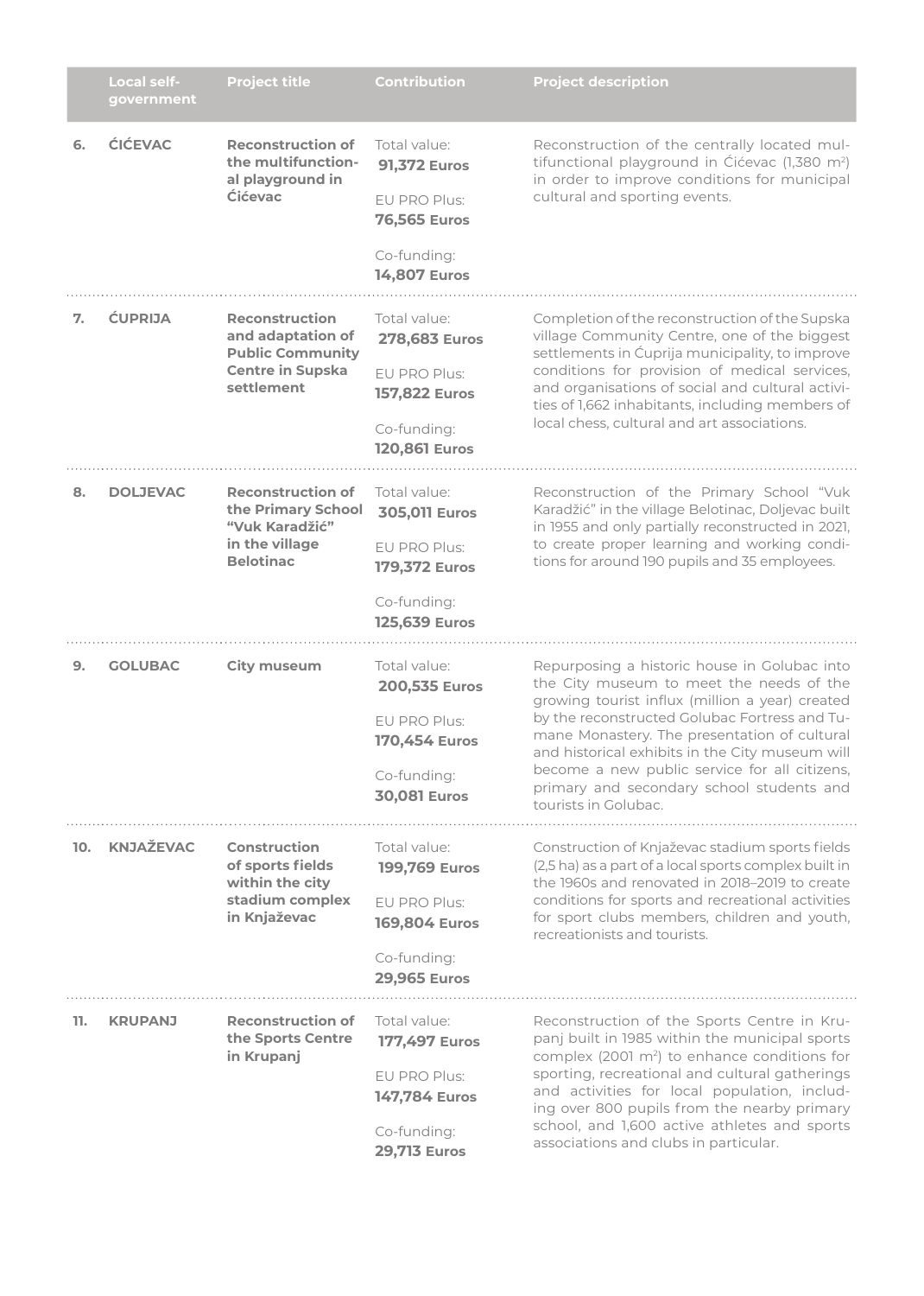|     | Local self-<br>government | <b>Project title</b>                                                                               | <b>Contribution</b>                                                                                                | <b>Project description</b>                                                                                                                                                                                                                                                                                   |
|-----|---------------------------|----------------------------------------------------------------------------------------------------|--------------------------------------------------------------------------------------------------------------------|--------------------------------------------------------------------------------------------------------------------------------------------------------------------------------------------------------------------------------------------------------------------------------------------------------------|
| 12. | <b>LAPOVO</b>             | <b>Reconstruction of</b><br>the town square in<br>Lapovo                                           | Total value:<br><b>156,956 Euros</b><br>EU PRO Plus:<br><b>133,412 Euros</b><br>Co-funding:<br><b>23,543 Euros</b> | Reconstruction of the Lapovo town square<br>(3,395 m <sup>2</sup> of which 24% is green space) and<br>linked public parking space to create condi-<br>tions for organisation of international and local<br>events, access to public facilities in the munici-<br>pality of Lapovo and improve tourist offer. |
| 13. | <b>LEBANE</b>             | <b>Renovation of the</b><br>Lebane's day care<br>centre for children<br>with disabilities<br>"Sum" | Total value:<br><b>162,240 Euros</b><br>EU PRO Plus:<br><b>137,904 Euros</b><br>Co-funding:<br><b>24,336 Euros</b> | Refurbishing of the Lebane's only day care cen-<br>tre for children with disabilities "Sun" (220 m <sup>2</sup> )<br>to provide quality social services in adequate<br>conditions for 48 children and young benefi-<br>ciaries.                                                                              |
| 14. | <b>LJUBOVIJA</b>          | <b>Reconstruction</b><br>of the preschool<br>institution<br>"Poletarac" in<br>Ljubovija            | Total value:<br><b>199,350 Euros</b><br>EU PRO Plus:<br><b>169,248 Euros</b><br>Co-funding:<br><b>30,102 Euros</b> | Reconstruction of the forty years old preschool<br>facility in Ljubovija (1,549 m <sup>2</sup> ) to improve educa-<br>tion conditions for 90 children from Ljubovija<br>and Bratunac (Bosnia and Herzegovina) annu-<br>ally enrolled.                                                                        |
| 15. | <b>MEROŠINA</b>           | <b>Reconstruction of</b><br><b>Merošina Public</b><br><b>Library building</b>                      | Total value:<br><b>297,478 Euros</b><br>EU PRO Plus:<br>179,372 Euros<br>Co-funding:<br><b>118,106 Euros</b>       | The reconstruction of the Public Library build-<br>ing in Merošina to provide access to cultural and<br>social events for all inhabitants, including per-<br>sons with reduced mobility.                                                                                                                     |
| 16. | <b>MIONICA</b>            | <b>Reconstruction of</b><br>the Mionica Sports<br>Centre                                           | Total value:<br><b>188,987 Euros</b><br>EU PRO Plus:<br><b>160,639 Euros</b><br>Co-funding:<br><b>28,348 Euros</b> | Reconstruction of the Mionica Sports Centre<br>(198 m <sup>2</sup> ) to improve conditions for practicing<br>sports amongst the local population, in par-<br>ticular women and people with disabilities.                                                                                                     |
| .   |                           |                                                                                                    |                                                                                                                    |                                                                                                                                                                                                                                                                                                              |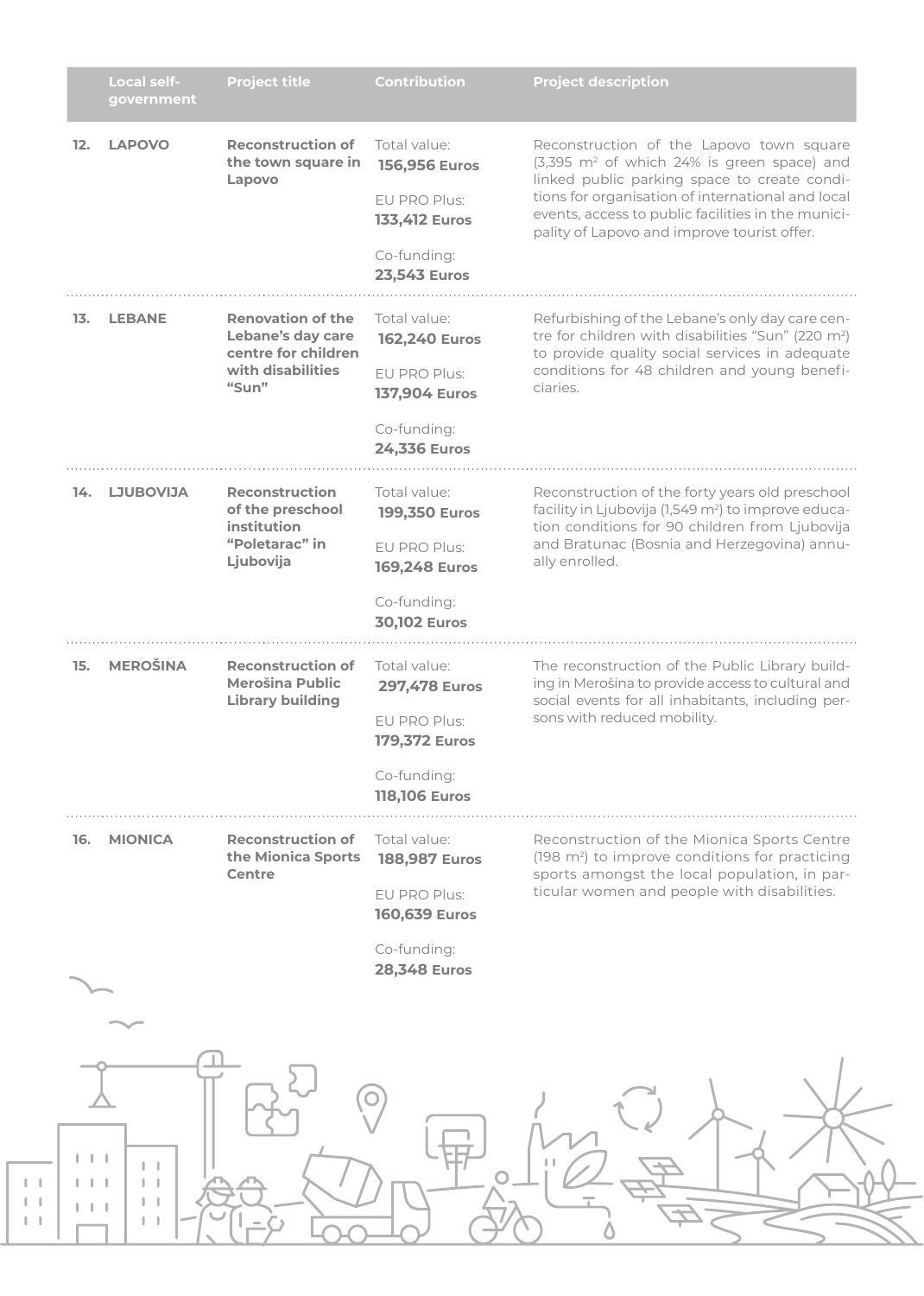|     | <b>Local self-</b><br>government | <b>Project title</b>                                                                                                                    | <b>Contribution</b>                                                                                                | <b>Project description</b>                                                                                                                                                                                                                                                                                                       |
|-----|----------------------------------|-----------------------------------------------------------------------------------------------------------------------------------------|--------------------------------------------------------------------------------------------------------------------|----------------------------------------------------------------------------------------------------------------------------------------------------------------------------------------------------------------------------------------------------------------------------------------------------------------------------------|
| 17. | <b>NIŠ</b>                       | <b>Improvement of</b><br>energy efficiency<br>of the Puppet<br>theatre building<br>in Niš                                               | Total value:<br>233,853 Euros<br>EU PRO Plus:<br><b>171,072 Euros</b><br>Co-funding:<br><b>62,780 Euros</b>        | Improvement of energy efficiency of the Pup-<br>pet theatre building in Niš catering to cultural<br>development of children aged five to 13 im-<br>proves working conditions for staff, and audi-<br>ence attendance during all seasons and espe-<br>cially in winter.                                                           |
| 18. | <b>NOVA VAROŠ</b>                | <b>Reconstruction</b><br>and equipping of<br>preschool facility<br>"Paša i Nataša" in<br>Nova Varoš                                     | Total value:<br><b>213,718 Euros</b><br>EU PRO Plus:<br><b>179,372 Euros</b><br>Co-funding:<br>34,346 Euros        | Reconstruction of the preschool institution in<br>Nova Varoš built in 1979 and used as a local kin-<br>dergarten and Prijepolje music school depart-<br>ment in order to improve the conditions for<br>stay and education for around 280 children, 45<br>pupils attending music school and 42 employ-<br>ees of the institution. |
| 19. | <b>OSEČINA</b>                   | <b>Reconstruction</b><br>of the building<br>of the preschool<br>institution "Lane"<br>in Osečina                                        | Total value:<br><b>83,914 Euros</b><br>EU PRO Plus:<br><b>71,326 Euros</b><br>Co-funding:<br><b>12,587 Euros</b>   | Reconstruction of the building of the preschool<br>institution "Lane" in Osečina (1,126 m <sup>2</sup> ), built in<br>the 1980s, to enhance learning and working<br>conditions of 190 children and 41 staff respec-<br>tively.                                                                                                   |
|     | 20. PARAĆIN                      | <b>Construction of</b><br>the amphitheatre<br>and children's<br>playground in the<br>central urban zone<br>of Paraćin                   | Total value:<br>205,381 Euros<br>EU PRO Plus:<br>170,404 Euros<br>Co-funding:<br><b>34,978 Euros</b>               | Construction of the amphitheatre and chil-<br>dren's playground in the central urban zone<br>of Paraćin is the second of five phases of the<br>larger construction intervention which aims to<br>connect the town centre with the Crnica river<br>and create spatial and technical conditions for<br>urban mobility.             |
| 21. | <b>PIROT</b>                     | <b>Transforming</b><br>public building<br>into a multi-<br><b>functional facility</b><br>for cultural, social<br>and business<br>events | Total value:<br><b>195,350 Euros</b><br>EU PRO Plus:<br><b>166,047 Euros</b><br>Co-funding:<br><b>29,303 Euros</b> | Adaptation of the existing facility in Pirot into a<br>multifunctional public space to enhance local<br>tourism and enrich the local socio-cultural life<br>of its citizens, especially entrepreneurs, farm-<br>ers, craftsmen, and others who promote their<br>products through organised events.                               |
| 22. | POŽEGA                           | <b>Reconstruction</b><br>and adaptation<br>of the space<br>around the natural<br>monument<br>"Visibaba $-$<br>Quercus robur"            | Total value:<br><b>209,954 Euros</b><br>EU PRO Plus:<br><b>178,461 Euros</b><br>Co-funding:<br><b>31,493 Euros</b> | Reconstruction and landscaping space around<br>the natural monument "Visibaba - Quercus ro-<br>bur" as a part of revitalisation of architectural<br>and natural heritage within the Savinac com-<br>plex in Visibaba settlement in Požega to en-<br>hance urban mobility.                                                        |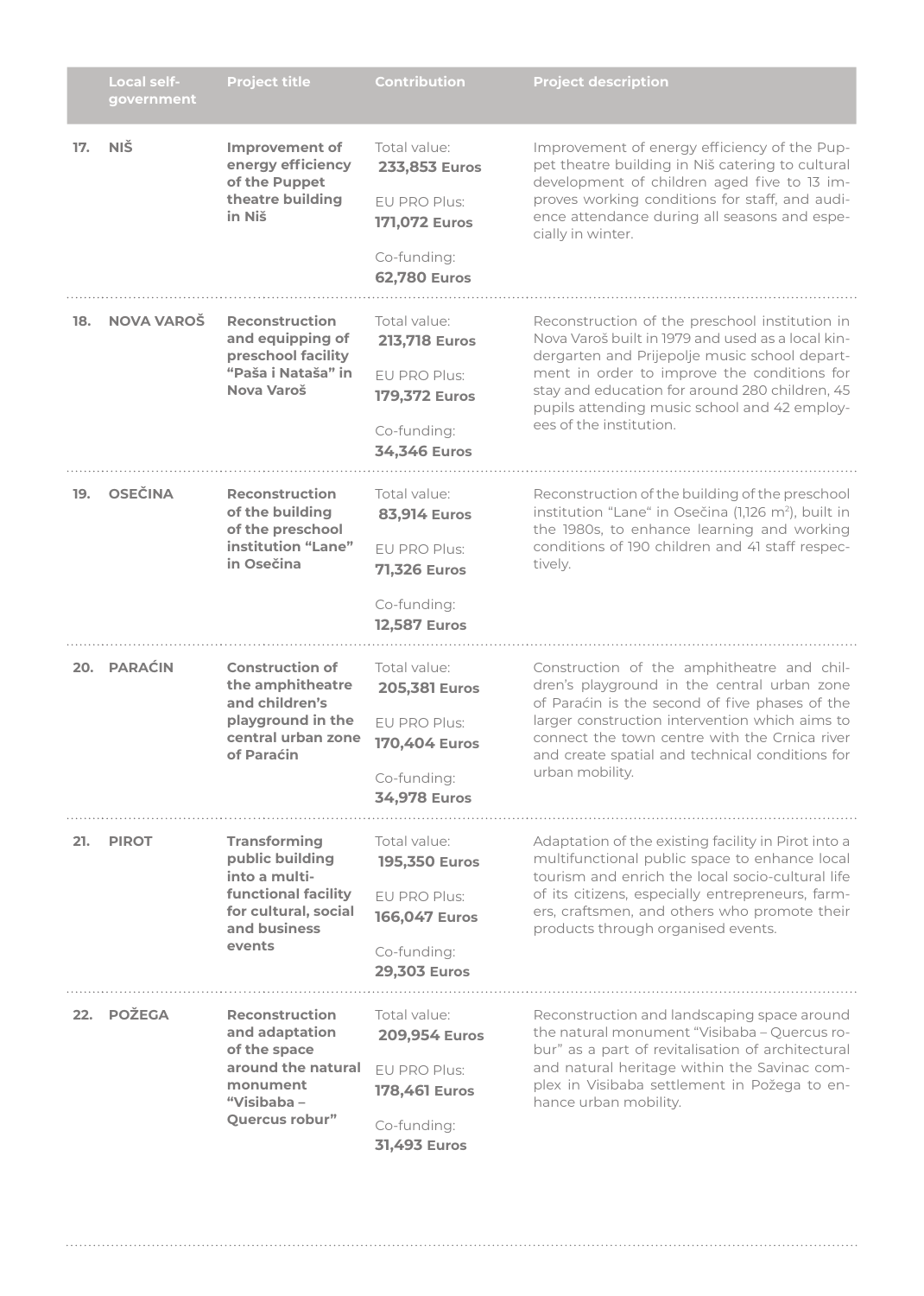|     | <b>Local self-</b><br>government | <b>Project title</b>                                                                                           | Contribution                                                                                                        | <b>Project description</b>                                                                                                                                                                                                                                                          |
|-----|----------------------------------|----------------------------------------------------------------------------------------------------------------|---------------------------------------------------------------------------------------------------------------------|-------------------------------------------------------------------------------------------------------------------------------------------------------------------------------------------------------------------------------------------------------------------------------------|
| 23. | <b>PRIJEPOLJE</b>                | <b>Rehabilitation and</b><br>adaptation of the<br><b>Park of National</b><br><b>Heroes</b>                     | Total value:<br><b>209,461 Euros</b><br>EU PRO Plus:<br><b>172,471 Euros</b><br>Co-funding:<br><b>36,990 Euros</b>  | Rehabilitation and adaptation of the only land-<br>scaped area in Prijepolje municipality - Park of<br>National Heroes (34,896 m <sup>2</sup> ) to improve safe-<br>ty and conditions for sports and recreation,<br>responding to the modern needs of the local<br>population.      |
|     | 24. RAŠKA                        | <b>Reconstruction</b><br>of the Baljevac<br><b>Health Station</b><br>building                                  | Total value:<br><b>227,834 Euros</b><br>FU PRO Plus:<br><b>179,372 Euros</b><br>Co-funding:<br><b>48,462 Euros</b>  | Reconstruction of the Baljevac Health Station<br>building (1,050 m <sup>2</sup> ) in Raška to provide better<br>health care conditions for local communities.                                                                                                                       |
| 25. | ŠABAC                            | <b>Science Centre</b><br>- Factory of Ideas<br>for 21 <sup>st</sup> Century                                    | Total value:<br><b>373,117 Euros</b><br>EU PRO Plus:<br><b>179,372 Euros</b><br>Co-funding:<br><b>193,745 Euros</b> | Reconstruction of a building to house the Sci-<br>ence Centre (666,94 m <sup>2</sup> ) and the development<br>of programmes for gifted children in Šabac to<br>provide adequate conditions for the growth of<br>talented youth.                                                     |
|     | 26. SJENICA                      | <b>Establishing</b><br>a system for<br>collection of animal<br>by-products<br>(ABP) in Sjenica<br>municipality | Total value:<br>296,596 Euros<br>EU PRO Plus:<br>179,372 Euros<br>Co-funding:<br><b>117,224 Euros</b>               | Establishment of a system for collection of an-<br>imal by-products (ABP) from three municipal-<br>ities - Sjenica, Ivanjica and Nova Varoš accord-<br>ing to EU practices to mitigate related national<br>epidemiological-epizootiological, environmen-<br>tal and economic risks. |
| 27. | <b>TRSTENIK</b>                  | <b>Reconstruction</b><br>of the Health<br><b>Centre "Dr Sava</b><br>Stanojević"                                | Total value:<br>180,943 Euros<br>EU PRO Plus:<br><b>153,801 Euros</b><br>Co-funding:<br><b>27,142 Euros</b>         | Reconstruction of the Health Centre "Dr Sava<br>Stanojević" in Trstenik in order to provide qual-<br>ity and efficient primary healthcare for around<br>10,000 patients and work conditions for 226 em-<br>ployees.                                                                 |
|     | 28. UŽICE                        | <b>Reconstruction</b><br>and extension of<br>the kindergarten<br>in the Karan<br>settlement in<br><b>Užice</b> | Total value:<br>385,923 Euros<br>EU PRO Plus:<br><b>179,372 Euros</b><br>Co-funding:<br><b>206,551 Euros</b>        | Reconstruction and extension of the existing<br>kindergarten (657 m <sup>2</sup> ) in the Karan settlement<br>in Užice to provide improved conditions and<br>quality of preschool education for 55 children<br>and working conditions for eight employees.                          |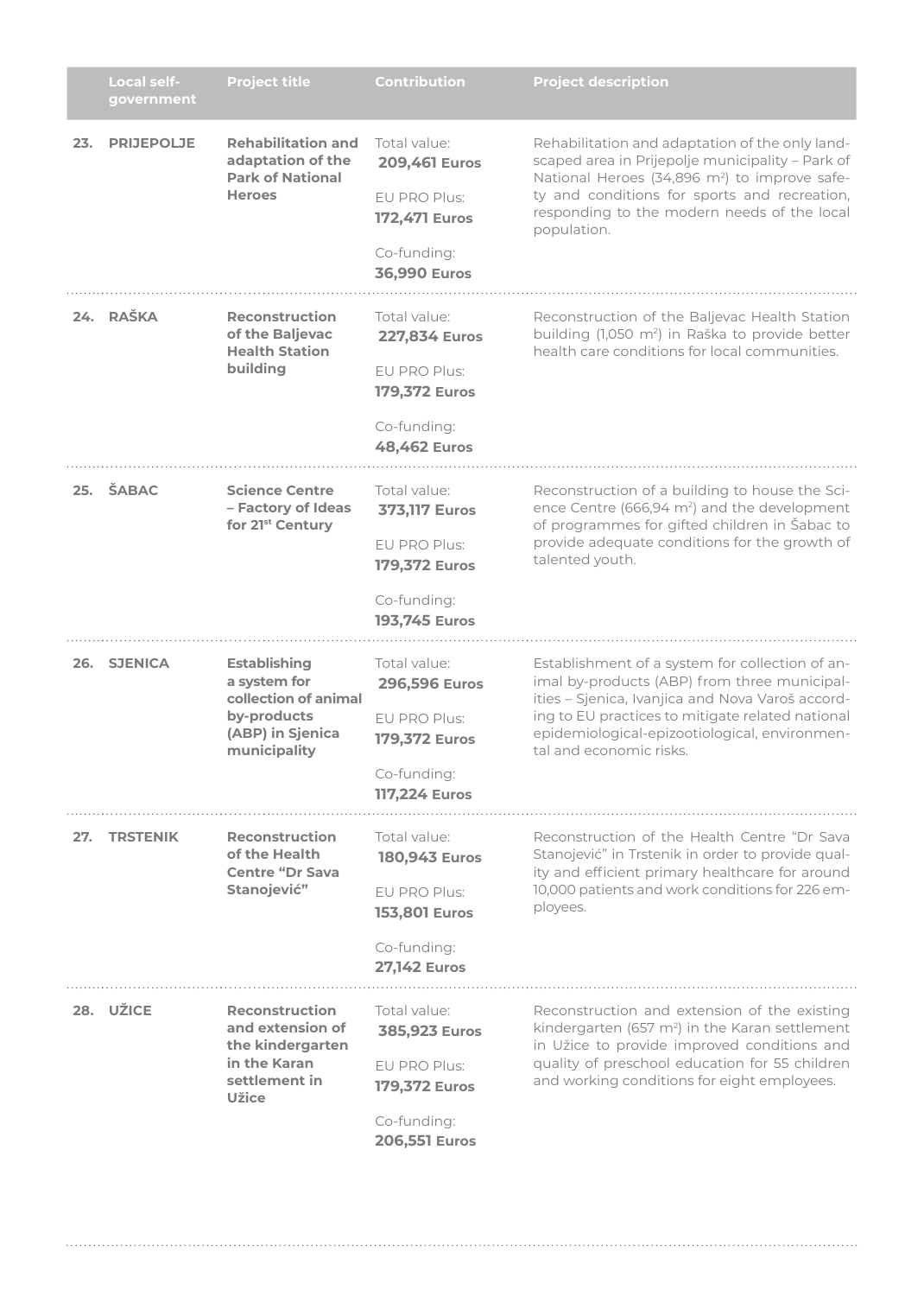|     | Local self-<br>government    | <b>Project title</b>                                                                                   | <b>Contribution</b>                                                                                              | <b>Project description</b>                                                                                                                                                                                                                                                                                                                     |
|-----|------------------------------|--------------------------------------------------------------------------------------------------------|------------------------------------------------------------------------------------------------------------------|------------------------------------------------------------------------------------------------------------------------------------------------------------------------------------------------------------------------------------------------------------------------------------------------------------------------------------------------|
| 29. | <b>UŽICE</b>                 | <b>Reconstruction of</b><br>the tuberculosis<br>treatment clinic in<br><b>Užice</b>                    | Total value:<br>439,831 Euros<br>EU PRO Plus:<br><b>179,372 Euros</b><br>Co-funding:<br>260,459 Euros            | Reconstruction of the tuberculosis treatment<br>clinic in Užice built in the 1960s which covers all<br>institutions of primary and secondary health pro-<br>tection level in Zlatiborski District and provides<br>healthcare for Covid-19 patients.                                                                                            |
|     | 30. VARVARIN                 | <b>Construction</b><br>of children's<br>playground<br>in Bačina                                        | Total value:<br><b>90,457 Euros</b><br>EU PRO Plus:<br><b>73,946 Euros</b><br>Co-funding:<br><b>16,511 Euros</b> | Construction of the first children's playground<br>in Bačina village (2,022 inhabitants) in Varvarin<br>in order to create a favorable environment for<br>children and families thus reducing negative<br>demographic tendencies.                                                                                                              |
| 31. | <b>VRANJE</b>                | <b>Construction</b><br>and equipping of<br>sports-recreational<br>centre in Vranje                     | Total value:<br>448,809 Euros<br>EU PRO Plus:<br><b>179,372 Euros</b><br>Co-funding:<br>269,437 Euros            | Rehabilitation of the severely damaged<br>sports-recreational center (7,300 m <sup>2</sup> ), located<br>in the wider centre of Vranje and surrounded<br>with five high schools, preschool institutions<br>and a dormitory for the primary and second-<br>ary school students.                                                                 |
|     | 32. VRNJAČKA<br><b>BANJA</b> | <b>Upgrading</b><br>the energy<br>efficiency in the<br>administration<br>building in<br>Vrnjačka Banja | Total value:<br>248,835 Euros<br>EU PRO Plus:<br>178,854 Euros<br>Co-funding:<br>69,980 Euros                    | Upgrading the energy efficiency in the admin-<br>istration building in Vrnjačka Banja (2,363 m <sup>2</sup> )<br>which houses eleven local and national insti-<br>tutions, in order to decrease CO <sub>2</sub> emission by<br>50% and contribute to the environment and<br>the quality of services provided to inhabitants<br>and businesses. |

 $\frac{1}{\sqrt{2}}$ 2000年2月第  $\begin{tabular}{|c|c|c|} \hline & & & & \\ \hline & & & & \\ \hline & & & & \\ \hline & & & & \\ \hline & & & & \\ \hline & & & & \\ \hline & & & & \\ \hline & & & & \\ \hline & & & & \\ \hline & & & & \\ \hline & & & & \\ \hline \end{tabular}$  $\begin{array}{c} 1 & 1 & 1 \end{array}$  $\begin{array}{c} 1 & 1 \\ 1 & 1 \\ 1 & 1 \end{array}$  $\|\cdot\|=\|\cdot\|$  $\|\cdot\|$